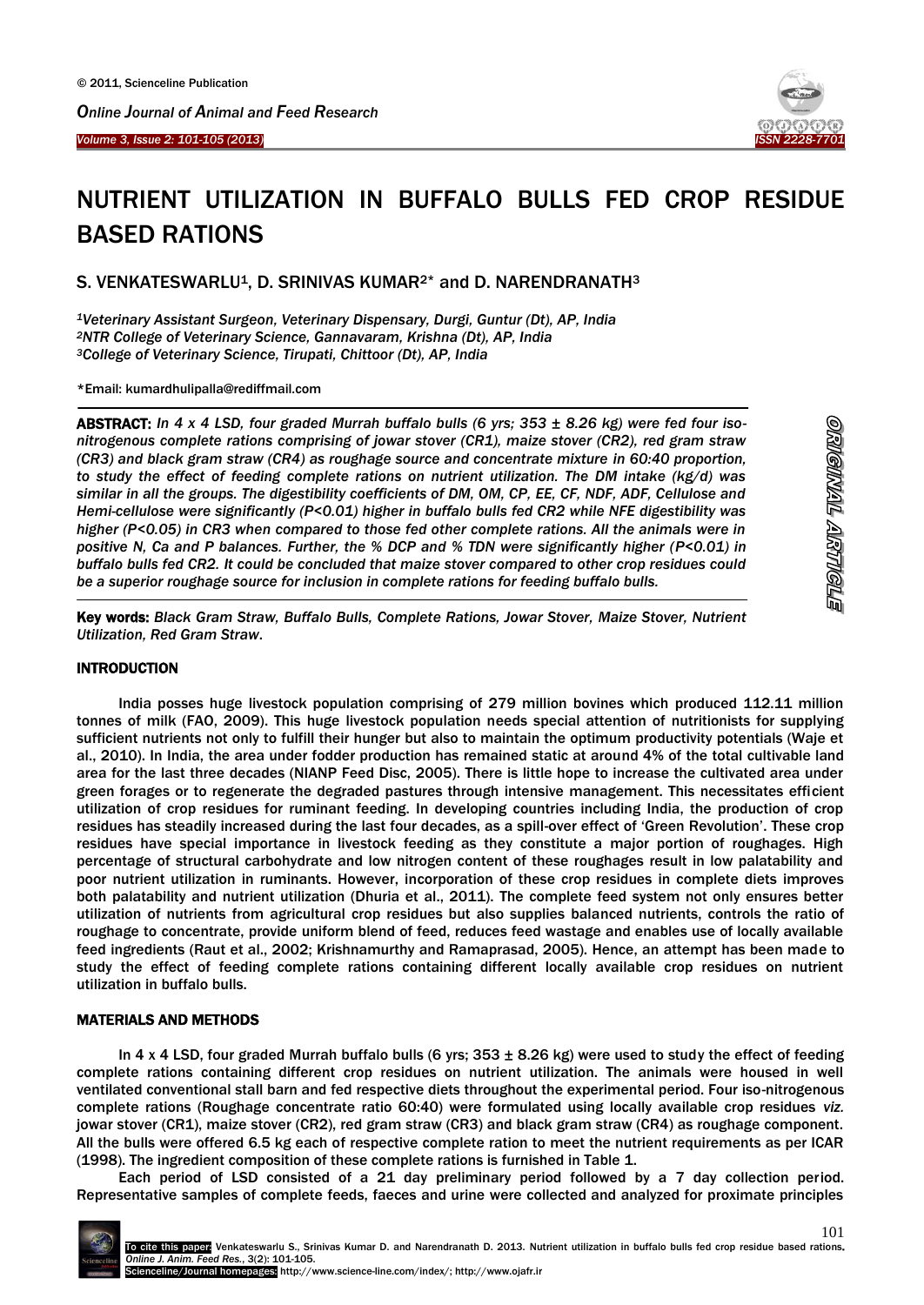(AOAC, 2007) and fibre fractions (Van Soest et al., 1991). The estimation of calcium and phosphorus in feed and faeces was done as per Talapatra et al. (1940) and in urine samples was done according to the methods described by Ferro and Ham (1957) and Fiske and Subba Row (1925), respectively.

Statistical analysis of the data was carried out as per the procedures suggested (Snedecor and Cochran, 1994) using SPSS version 17.0.

| Table 1 - Ingredient composition of complete rations fed to graded Murrah buffalo bulls during the metabolism<br>trial |                         |                 |                 |      |  |  |
|------------------------------------------------------------------------------------------------------------------------|-------------------------|-----------------|-----------------|------|--|--|
| Ingredient                                                                                                             | <b>Complete rations</b> |                 |                 |      |  |  |
|                                                                                                                        | CR1                     | CR <sub>2</sub> | CR <sub>3</sub> | CR4  |  |  |
| Jowar stover                                                                                                           | 60                      |                 |                 |      |  |  |
| <b>Maize stover</b>                                                                                                    |                         | 60              |                 |      |  |  |
| Red gram straw                                                                                                         |                         |                 | 60              |      |  |  |
| <b>Black gram straw</b>                                                                                                |                         |                 |                 | 60   |  |  |
| Maize grain                                                                                                            | 6.0                     | 7.2             | 8.0             | 9.6  |  |  |
| <b>DORB</b>                                                                                                            | 7.7                     | 8.1             | 10.5            | 12.5 |  |  |
| <b>Cotton seed cake</b>                                                                                                | 15.6                    | 12.4            | 11.6            | 8.8  |  |  |
| Gingelly cake                                                                                                          | 9.2                     | 10.8            | 8.4             | 7.6  |  |  |
| <b>Mineral mixture</b>                                                                                                 | 1.0                     | 1.0             | 1.0             | 1.0  |  |  |
| <b>Salt</b>                                                                                                            | 0.5                     | 0.5             | 0.5             | 0.5  |  |  |
| <b>Total</b>                                                                                                           | 100                     | 100             | 100             | 100  |  |  |

#### RESULTS AND DISCUSSION

The chemical composition of crop residues and crop residue based complete rations fed to buffalo bulls during metabolism trial were presented in Table 2. The daily dry matter intake (DMI) calculated in terms of kg/100kg BW or as  $g/kg$  W<sup>0.75</sup> was similar among buffalo bulls fed complete rations containing different crop residues (Table 3) which may be attributed to the uniformity in particle size (8 mm mesh size) of feed ingredients included in the complete rations. Further, the DMI recorded in all the groups was higher than the requirement as suggested by ICAR (1998). This indicates that the diets were palatable and that incorporation of locally available crop residues as roughage source has not affected the palatability of complete rations. Similar findings were also reported by Rajmane and Deshmukh (2000) in goats, Jadhav and Deshmukh (2001) in sheep and Suresha et al. (2009) in goats.

| Table 2 - Chemical composition (%DMB) of crop residues and complete rations |                 |                        |                   |                            |       |                 |                 |       |
|-----------------------------------------------------------------------------|-----------------|------------------------|-------------------|----------------------------|-------|-----------------|-----------------|-------|
| <b>Nutrient</b>                                                             | Jowar<br>stover | <b>Maize</b><br>stover | Red gram<br>straw | <b>Black gram</b><br>straw | CR1   | CR <sub>2</sub> | CR <sub>3</sub> | CR4   |
| Dry matter                                                                  | 91.45           | 92.08                  | 93.56             | 91.67                      | 92.72 | 92.87           | 93.18           | 92.60 |
| Organic matter                                                              | 92.19           | 92.69                  | 97.65             | 92.2                       | 90.84 | 91.08           | 94.05           | 90.85 |
| Total ash                                                                   | 7.81            | 7.31                   | 2.35              | 7.8                        | 9.16  | 8.92            | 5.95            | 9.15  |
| Crude protein                                                               | 3.78            | 4.68                   | 5.7               | 7.29                       | 13.53 | 13.54           | 13.73           | 13.13 |
| <b>Ether extract</b>                                                        | 1.76            | 1.96                   | 1.51              | 7.23                       | 1.73  | 1.37            | 1.33            | 1.14  |
| <b>Crude fibre</b>                                                          | 41.44           | 39.34                  | 59.95             | 54.03                      | 33.90 | 33.71           | 45.18           | 39.56 |
| Nitrogen free extract                                                       | 45.21           | 46.71                  | 30.49             | 29.66                      | 41.68 | 42.46           | 33.81           | 37.02 |
| Neutral detergent fibre                                                     | 74.36           | 76.12                  | 81.98             | 72.56                      | 63.9  | 68.6            | 71.13           | 65.29 |
| Acid detergent fibre                                                        | 58.65           | 56.38                  | 72.51             | 66.69                      | 44.19 | 42.36           | 50.44           | 47.82 |
| Acid detergent lignin                                                       | 10.12           | 8.3                    | 15.78             | 13.36                      | 8.32  | 6.50            | 12.08           | 10.16 |
| Hemicellulose                                                               | 15.71           | 19.74                  | 9.47              | 5.87                       | 19.71 | 26.24           | 20.69           | 17.47 |
| <b>Cellulose</b>                                                            | 46.9            | 47.58                  | 58.2              | 54.6                       | 32.29 | 32.12           | 37.19           | 34.5  |
| <b>Silica</b>                                                               | 2.59            | 1.8                    | 0.66              | 0.26                       | 3.3   | 3.58            | 2.30            | 2.49  |

The digestibility co-efficients (Table 3) of DM, OM, CP, EE and CF were higher (P<0.01) in buffalo bulls fed CR2. These results corroborated with findings of Nageswara Rao et al. (1995) who reported higher digestibility in native bucks fed maize stover based complete ration among different crop residue based complete rations. Similarly, Raja Kishore (2012) also reported increased digestibility of nutrients in buffalo bulls fed maize stover based complete rations compared to either red gram straw or black gram straw based complete ration. The digestibility co-efficients (Table 3) of NDF, ADF, hemicellulose and cellulose were higher (P<0.01) in CR2 which might be due to lower lignin content of the ration. Similar observations were reported by Nageswara Rao et al. (1995) in native bucks. Further, results revealed that the digestibilities of nutrients in other crop residue based complete rations are also within the normal range. These results support the hypothesis that complete feeds provide uniform supply of nutrients at regular interval which helps to maintain steady rumen environment resulting in better digestibility of nutrients (Talpada et al., 2002). Similar to these observations higher digestibility in complete rations were observed by Reddy et al. (2001) in buffalo bulls, Mahender et al. (2006) in Nellore lambs and Kumar et al. (2010) in lactating Murrah buffaloes. The DCP content expressed as % in the diet consumed was higher (P<0.01) in buffalo bulls fed CR2 when compared to those fed CR1, CR3 and CR4. The higher DCP content in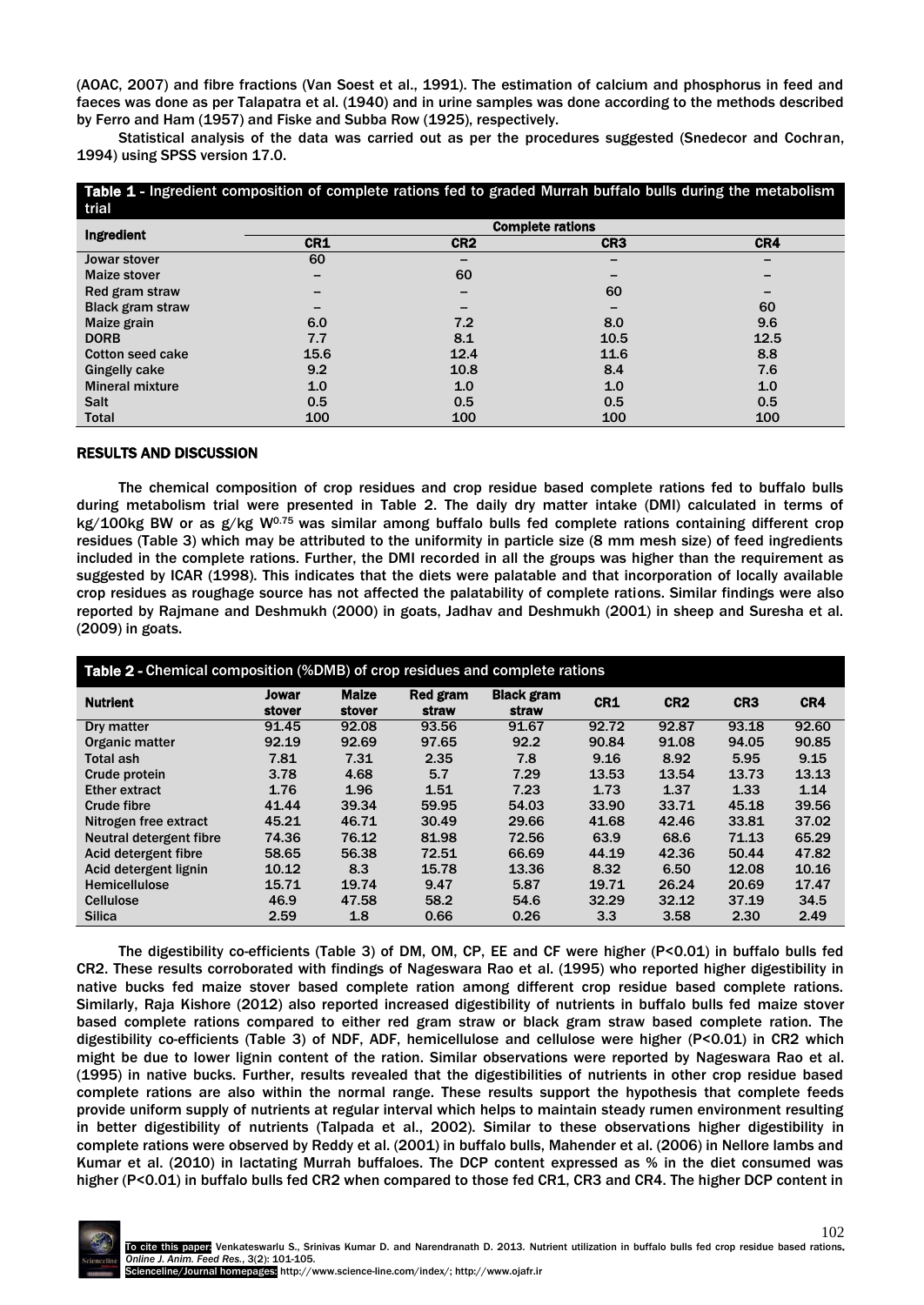buffalo bulls fed CR2 might be due to its higher CP digestibility. Similarly, TDN content expressed as % in the diet consumed was higher (P<0.01) in buffalo bulls fed CR2 as compared to those fed other complete rations which may be a reflection of increased nutrient digestibilities in buffalo bulls fed CR2 when compared to others.

| Table 3 - Nutrient utilization and nutritive value of complete rations                         |                          |                          |                              |                    |  |  |
|------------------------------------------------------------------------------------------------|--------------------------|--------------------------|------------------------------|--------------------|--|--|
| <b>Particulars</b>                                                                             | CR1                      | CR <sub>2</sub>          | CR <sub>3</sub>              | CR4                |  |  |
| Dry matter intake                                                                              |                          |                          |                              |                    |  |  |
| Kg / 100 kg BW                                                                                 | 1.74                     | 1.70                     | 1.67                         | 1.68               |  |  |
| $g / kg$ W <sup>0.75</sup>                                                                     | 75.12                    | 75.12                    | 75.90                        | 75.30              |  |  |
| <b>Nutrient digestibility (%)</b>                                                              |                          |                          |                              |                    |  |  |
| Dry matter**                                                                                   | $52.98^{\circ}$ ± 0356   | $58.37c \pm 0.87$        | $55.30^{\circ} \pm 1.19$     | $48.41^a \pm 0.88$ |  |  |
| Organic matter**                                                                               | $55.44a \pm 0.28$        | $61.47c \pm 0.41$        | $57.73b \pm 0.83$            | $53.85a \pm 0.53$  |  |  |
| Crude protein**                                                                                | $67.80^{\circ}$ ±0.69    | $70.68c \pm 0.55$        | $66.39^{\circ} \pm 0.80$     | $64.12a \pm 0.65$  |  |  |
| Ether extract**                                                                                | $55.22^{\circ} \pm 0.36$ | $56.62^{\circ} \pm 0.65$ | $51.24^b \pm 0.68$           | $46.96a \pm 0.74$  |  |  |
| Crude fibre**                                                                                  | $44.85a \pm 0.51$        | $54.94c \pm 0.68$        | $48.48^{\circ} \pm 0.87$     | $43.99a \pm 0.67$  |  |  |
| Nitrogen free extract*                                                                         | $59.95a \pm 1.14$        | 63.94ab ±1.20            | $66.88^{\circ}$ ± 2.39       | $61.53a \pm 0.95$  |  |  |
| Neutral detergent fibre**                                                                      | 44.26 <sup>b</sup> ±0.31 | $56.31^{\circ} \pm 0.63$ | $47.07c \pm 0.90$            | $41.84a \pm 0.70$  |  |  |
| Acid detergent fibre**                                                                         | $36.76^{ab} \pm 0.40$    | $44.77c \pm 0.93$        | $37.69^{\circ} \pm 1.26$     | $34.53a \pm 0.79$  |  |  |
| Hemi cellulose**                                                                               | $61.67a \pm 0.69$        | $75.15c \pm 0.64$        | $69.93^{\circ} \pm 0.65$     | $61.84a \pm 0.90$  |  |  |
| Cellulose **                                                                                   | $48.13a \pm 0.80$        | $61.45^{\circ} \pm 0.22$ | $46.35a \pm 1.39$            | $48.16a + 1.03$    |  |  |
| Nutrient intake $(g / kg W^{0.75})$                                                            |                          |                          |                              |                    |  |  |
| <b>DCP</b> intake                                                                              | $6.89 \pm 0.14$          | $7.19 \pm 0.20$          | $6.96 \pm 0.31$              | $6.33 \pm 0.12$    |  |  |
| TDN intake*                                                                                    | $38.71^{ab} \pm 1.17$    | $42.92c \pm 1.55$        | $41.89$ <sup>bc</sup> ± 1.40 | $37.49a \pm 0.71$  |  |  |
| <b>Nutritive value</b>                                                                         |                          |                          |                              |                    |  |  |
| DCP $(%)**$                                                                                    | $9.17^{\circ} \pm 0.09$  | $9.57c \pm 0.07$         | $9.16^{\circ} \pm 0.11$      | $8.41a \pm 0.09$   |  |  |
| <b>TDN</b> $(\%)**$                                                                            | $51.52^{\circ} \pm 0.26$ | $57.10d \pm 0.39$        | $55.20c \pm 0.78$            | $49.80a \pm 0.48$  |  |  |
| abcd values in the rows bearing different superscripts differ significantly. *P<0.05; **P<0.01 |                          |                          |                              |                    |  |  |

Table 4 - Effect of feeding complete rations on intake and balance  $(g / d)$  of N, Ca and P in buffalo bulls

| <b>Particulars</b>                                                                              | CR1                | CR <sub>2</sub>    | CR <sub>3</sub>    | CR4                |  |
|-------------------------------------------------------------------------------------------------|--------------------|--------------------|--------------------|--------------------|--|
| Nitrogen, g/d                                                                                   |                    |                    |                    |                    |  |
| Intake                                                                                          | 130.47             | 130.77             | 131.45             | 129.46             |  |
| N outgo, g/d                                                                                    |                    |                    |                    |                    |  |
| In Faeces                                                                                       | 63.72              | 64.66              | 63.08              | 63.56              |  |
| In Urine**                                                                                      | 15.89a             | 14.79a             | 17.23 <sup>b</sup> | 14.89a             |  |
| <b>Total</b>                                                                                    | 79.61              | 79.45              | 80.30              | 78.44              |  |
| N balance                                                                                       |                    |                    |                    |                    |  |
| g/d                                                                                             | 50.86              | 51.31              | 51.14              | 51.01              |  |
| <b>Percent of intake</b>                                                                        | 38.98              | 39.24              | 38.91              | 39.40              |  |
| Percent of absorbed**                                                                           | 76.19 <sup>b</sup> | 77.63c             | 74.81 <sup>a</sup> | 77.42bc            |  |
| Calcium, g/d                                                                                    |                    |                    |                    |                    |  |
| Intake                                                                                          | 54.21              | 55.23              | 54.95              | 55.54              |  |
| Ca outgo, g/d                                                                                   |                    |                    |                    |                    |  |
| In faeces *                                                                                     | 35.93a             | 37.17ab            | 37.92 <sup>b</sup> | 36.39 <sup>a</sup> |  |
| In Urine**                                                                                      | 3.90a              | 3.77a              | 4.47 <sup>b</sup>  | 5.28c              |  |
| Total**                                                                                         | 39.83 <sup>a</sup> | 40.94ab            | 42.39 <sup>b</sup> | 41.67 <sup>b</sup> |  |
| Ca balance                                                                                      |                    |                    |                    |                    |  |
| $g/d*$                                                                                          | 14.38 <sup>b</sup> | 14.29 <sup>b</sup> | 12.56a             | 13.88ab            |  |
| Percent of intake*                                                                              | 26.53 <sup>b</sup> | 25.87 <sup>b</sup> | 22.85a             | 24.99ab            |  |
| Percent of absorbed**                                                                           | 78.65 <sup>b</sup> | 79.12 <sup>b</sup> | 73.67 <sup>a</sup> | 72.40 <sup>a</sup> |  |
| Phosphorus, g/d                                                                                 |                    |                    |                    |                    |  |
| Intake                                                                                          | 28.90              | 29.63              | 29.37              | 28.65              |  |
| P outgo, g/d                                                                                    |                    |                    |                    |                    |  |
| In faeces                                                                                       | 11.12              | 11.82              | 11.81              | 11.40              |  |
| In Urine**                                                                                      | 5.80a              | 6.19ab             | 6.70bc             | 7.04c              |  |
| <b>Total</b>                                                                                    | 16.92              | 18.00              | 17.56              | 17.25              |  |
| P balance                                                                                       |                    |                    |                    |                    |  |
| g/day                                                                                           | 11.97              | 11.63              | 11.81              | 11.40              |  |
| <b>Percent of intake</b>                                                                        | 41.43              | 39.25              | 40.20              | 39.78              |  |
| Percent of absorbed**                                                                           | 67.33c             | 65.25bc            | 63.80ab            | 61.78 <sup>a</sup> |  |
| abcd values in the rows bearing different superscripts differ significantly. *P<0.05, **P<0.01. |                    |                    |                    |                    |  |

All the buffalo bulls were in positive balance for nitrogen, calcium and phosphorus (Table 4) indicating that the complete rations fed to buffalo bulls met the requirements. Further, this might be due to better utilization of these minerals due to uniform supply of required nutrients by complete feeds. Positive N, Ca and P balances were reported by Rekhate et al. (2008) in goats, Pandya et al. (2009) in crossbred calves and Suresha et al. (2009) in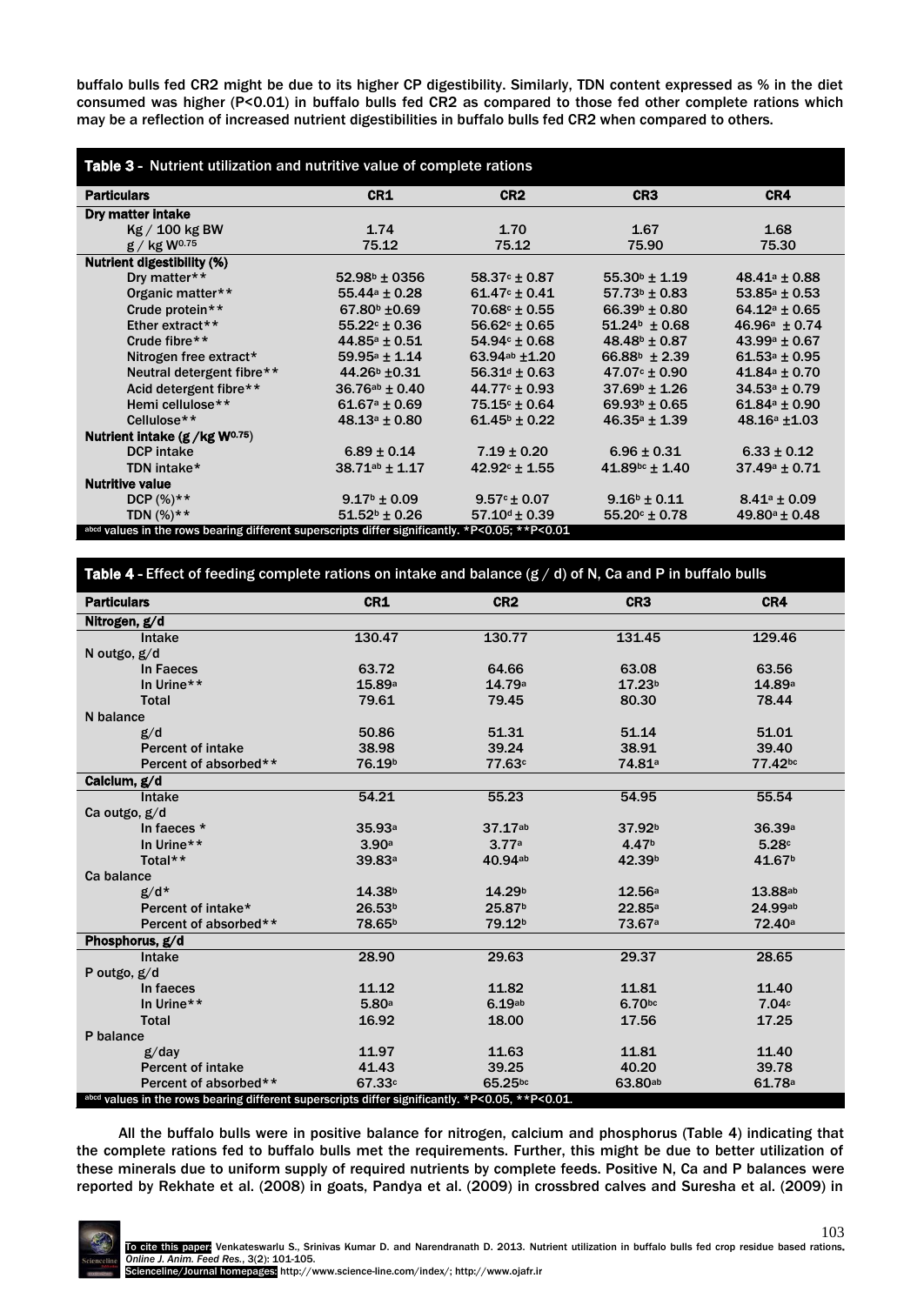goats fed complete ration. The nitrogen retention expressed as % absorbed was higher (P<0.01) in CR2 compared to CR1 and CR3 while, no significant difference was observed among CR2 and CR4. These results corroborated with the findings of Raja Kishore (2012) who reported higher (P<0.01) N retention in maize stover based complete ration compared to either red gram straw or black gram straw based complete rations. High N retention observed in buffalo bulls fed CR2 might be due to better digestibility of nutrients leading to optimal utilization of dietary N by rumen microbes (Reddy et al., 2002) or poor quality of nitrogen in other crop residues (Sihag et al., 2008). The calcium retention expressed as % absorbed was higher (P<0.01) in CR2 compared to CR3 and CR4 while, no significant difference was observed between CR1 and CR2. Similar observation was reported by Raja Kishore (2012) in buffalo bulls. However, the phosphorus retention expressed as % absorbed was higher (P<0.01) in CR1 compared to CR3 and CR4 while, no significant difference was observed between CR1 and CR2.

## **CONCLUSION**

It is concluded that maize stover was superior roughage source among the locally available crop residues considered for inclusion in complete rations of buffalo bulls.

#### **REFERENCES**

- AOAC (2007). Official methods of Analysis (18th ed.) Association of Official Analytical chemists, Washington DC.
- Dhuria RK, Sharma T and Purohit GR (2011). Effect of densification of gram straw based complete feed on rumen and haemato biochemical parameters in Magra lambs. Animal Nutrition and Feed Technology, 11: 133-141.
- FAO (2009). Bulletin of Statistics, Food and Agricultural Organization of the United Nations, Rome.
- Ferro PV and Ham AB (1957). A simple spectrophotometric method for the determination of calcium. American Journal of Clinical Pathology, 28: 208.
- Fiske CH and Subba Row Y (1925). A calorimetric method for determination of Phosphorus. Journal of Biological Chemistry, 66: 375.
- ICAR (1998). Nutrient requirements of livestock and Poultry. Indian council of Agricultural Research, New Delhi.
- Jadhav SE and Deshmukh SV (2001). Evaluation of complete rations containing black gram straw and wheat straw in sheep. Indian Journal of Animal Nutrition, 18 (2): 190-193.
- Krishnamurthy UG and Ramaprasad J (2005). Evaluation of legume hay based complete rations in sheep. Animal Nutrition and Feed Technology, 5: 39-45.
- Kumar KM, Sudhakar K, Nagalakshmi D, Mahender M, Ramesh Gupta B and Viroji Rao ST (2010). Performance of lactating Murrah buffaloes on sheanut cake (*vitellaria paradoxa*) based complete diets. Indian Journal of Animal Nutrition, 27 (4): 385-391.
- Mahender M, Prasad VLK and Reddy GVN (2006). Effect of yeast culture on growth and nutrient utilization in Nellore lambs. Indian Journal of Animal Nutrition, 23 (1): 10-13.
- Nageswara Rao SB, Krishna N, Rama Prasad J and Raghavan GV (1995). Evaluation of various roughage based complete rations in native bucks. Indian Journal of Animal Nutrition, 12 (4): 213-218.
- NIANP Feed disc. (2005). A data base compilation by National Institute of Animal Nutrition Physiology, ICAR, Bangalore.
- Pandya PR, Desai MC, Patel GR, Talpada PM, Pande MB and Parnekar S (2009). Economical rearing of crossbred calves on complete feeds, based on sugarcane bagasse and non conventional feeds. Indian Journal of Animal Nutrition, 26 (3): 211-215.
- Rajmane SM and Deshmukh SV (2000). Nutritional evaluation of complete rations in goats. Indian Journal of Animal Nutrition, 17 (3): 246-248.
- Raja Kishore K (2012). Evaluation of crop residue based complete rations for augmenting milk and meat production in buffaloes and sheep. Ph.D. thesis submitted to Sri Venkateswara Veterinary University, Tirupati.
- Raut RG, Rekhate DH and Dhok AP (2002). Nutrient utilization in goats fed arhar (*Cajanus cajan*) straw based complete feed pellets. Indian Journal of Animal Nutrition, 19: 135-139.
- Reddy GVN, Reddy KJ and Nagalakshmi D (2001). Nutrient utilization and rumen fermentation pattern of sugarcane bagasse based complete diets in buffalo bulls. Indian Journal of Animal Nutrition, 18 (2): 138-145.
- Reddy GVN, Reddy KJ and Nagalakshmi D (2002). Effect of expander-extruder processed complete diet containing sugar cane bagasse on growth and nutrient utilization in Ongole bull calves. Indian Journal of Animal Sciences, 72 (5): 406-409.
- Rekhate DH, Patil JM and Dhok AP (2008). Nutrient utilization and growth performance of goats on pelleted complete diets prepared from gram (*Cicer arietinum*) straw and arhar (*Cajanus cajan*) stalks. Indian Journal of Animal Sciences, 78 (12): 1400-1403.
- Sihag ZS, Nand Kishore and Berwal RS (2008). Utilization of pulses straw in complete pelleted feeds for growing lambs. Indian Journal of Animal Nutrition, 25 (3): 252-255.